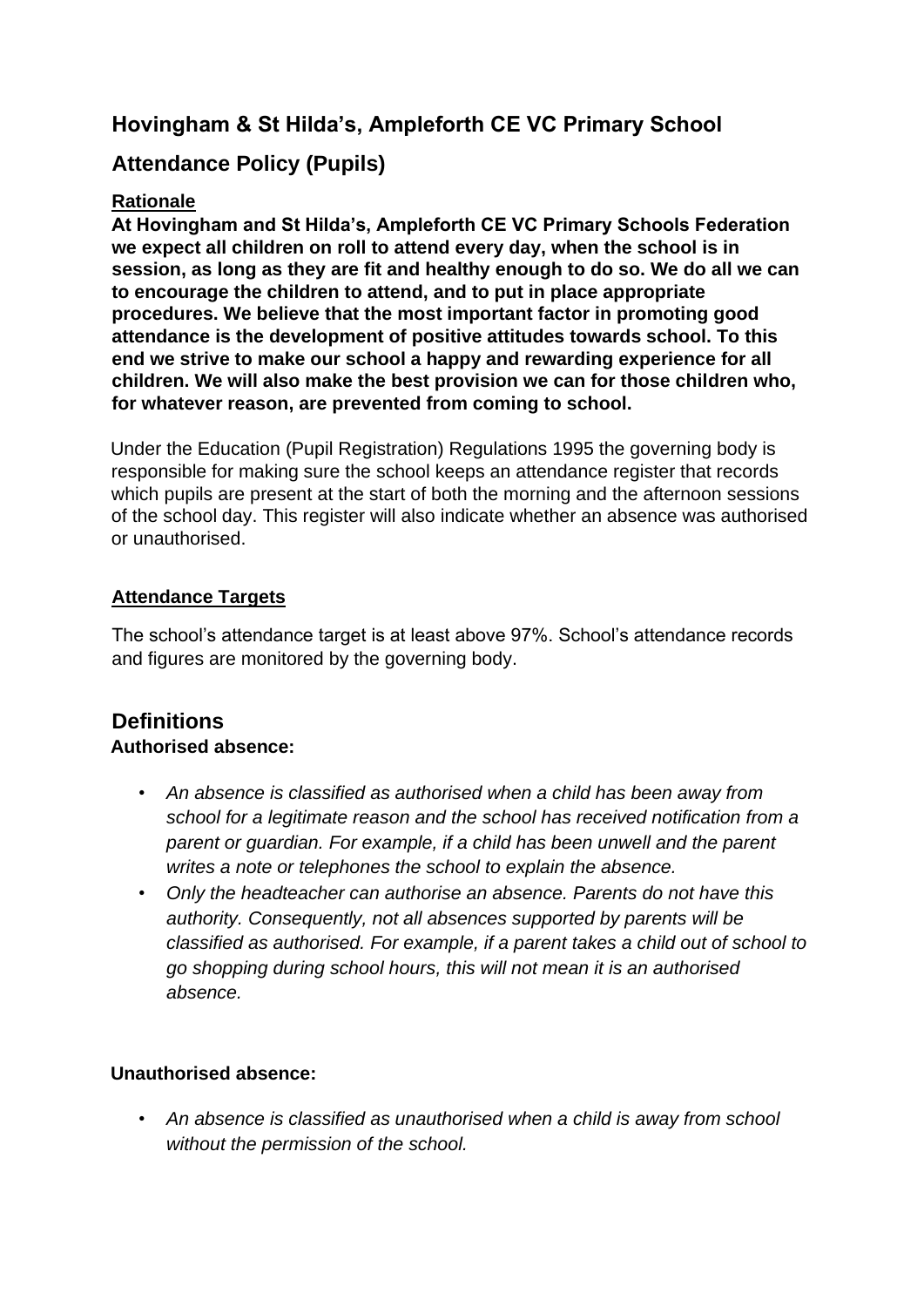• *Therefore, the absence is unauthorised if a child is away from school without good reason, even with the support of a parent.* 

### **Implementation of policy**

#### *Procedure to follow if a child is absent*

- 1. When a child is absent unexpectedly, the class teacher will record the absence in the register.
- 2. The school office check the electronic registers at 9.15am and will endeavour to contact a parent or guardian on the first day of absence
- 3. The school office check the registers every Friday and send home letters to parents of children who have been late or have unexplained absence with a reply slip attached for them to state a reason. If the problem persists the headteacher will request a meeting
- 4. A note may be sent to the school prior to the day of absence. For example, if a child has a medical appointment
- 5. If there is any doubt about the whereabouts of a child, the class teacher should take immediate action by notifying the school office. The school will then be in contact straight away with the parent or guardian, in order to check on the safety of the child

#### **Requests for leave of absence**

We believe that children need to be in school for all sessions, so that they can make the most progress possible. However, we do understand that there are circumstances where a parent may legitimately request leave of absence for a child to attend, for example, a special event. We expect parents to contact the school at least a week in advance, but normally this request will be granted.

#### **Holiday requests**

The [Education \(Pupil Registration\) \(England\) Regulations 2006](http://www.legislation.gov.uk/uksi/2006/1751/contents/made) [a](http://www.legislation.gov.uk/uksi/2006/1751/contents/made)llowed headteachers to grant leave of absence for the purpose of a family holiday during term time in "special circumstances" of up to ten school days leave per year. Headteachers were also able to grant extended leave for more than ten school days in exceptional circumstances.

Amendments to the [Education \(Pupil Registration\) \(England\) Regulations 2006](http://www.legislation.gov.uk/uksi/2006/1751/contents/made) remove references to family holiday and extended leave as well as the statutory threshold of ten school days. The amendments make clear that headteachers may not grant any leave of absence during term time unless there are exceptional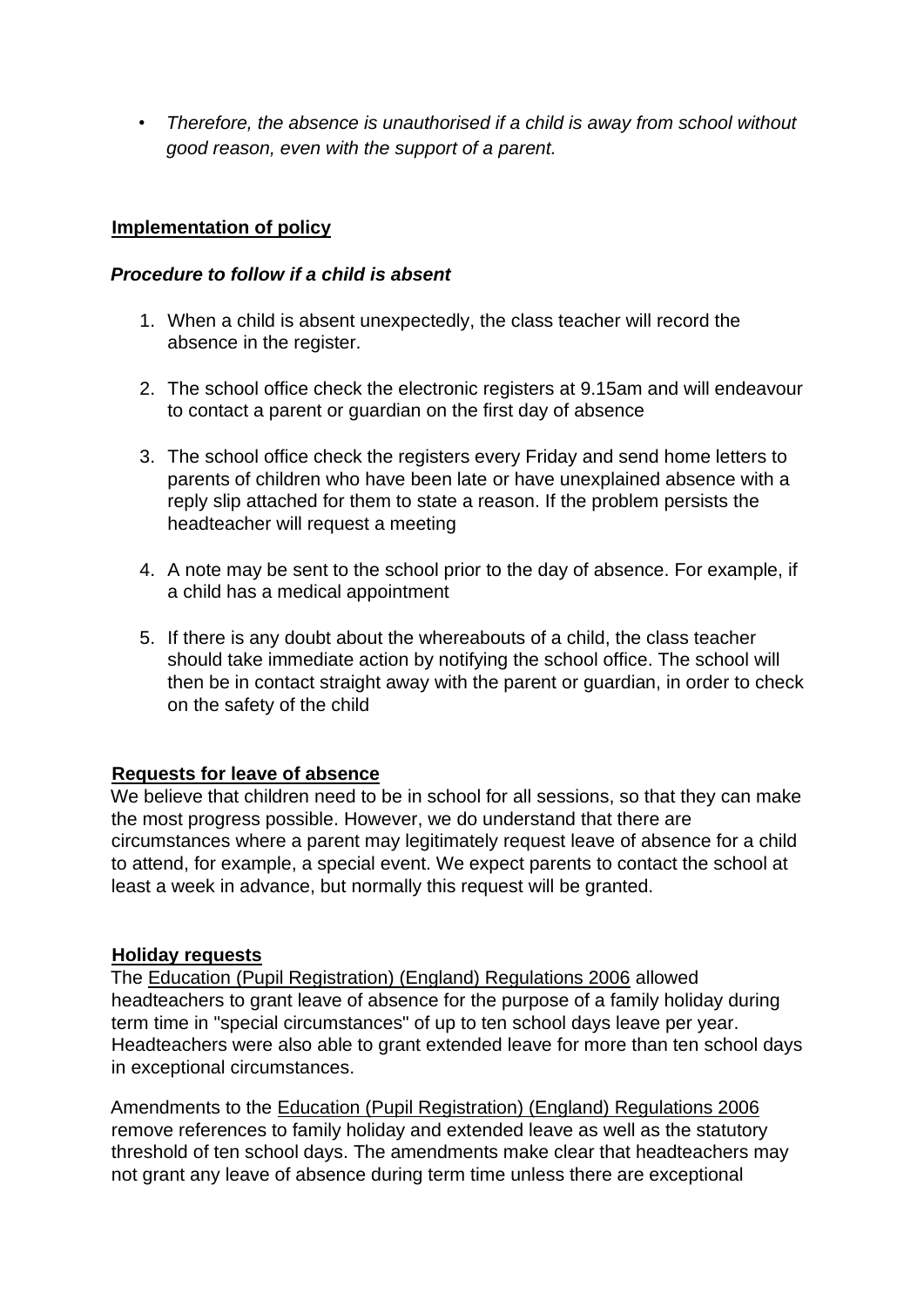circumstances. Headteachers should determine the number of school days a child can be away from school if the leave is granted.

See Also appendix 1

#### **Long term absence**

When children have an illness which means they will be away from school for over five days, the school will do all it can to send material home, so that they can keep up with their school work.

If the absence is likely to continue for an extended period, or be a repetitive absence, the school will contact the support services, so that arrangements can be made for the child to be given some tuition outside school.

#### **Repeated unauthorised absence**

The school will contact the parent or guardian of any child who has an unauthorised absence. If a child has a repeated number of unauthorised absences, the parents or guardians will be asked to visit the school to discuss the problem. If the situation does not improve, the school will then contact the LA support services, who will visit the home and seek to ensure that the parents or guardians understand the seriousness of the situation.

#### **Monitoring and review**

It is the responsibility of the governors to monitor overall attendance, and they will request an annual report from the headteacher. The governing body also has responsibility for this policy, and for seeing that it is carried out. The governors will therefore examine closely the information provided to them, and seek to ensure that our attendance figures are as high as they should be.

The school will keep accurate attendance records on file for a minimum period of three years.

The rates of attendance will be reported in the school's weekly newsletter, on the school website, and in the annual governor's report.

Class teachers will be responsible for monitoring attendance in their class and for following up absences in the appropriate way. If there is concern about a child's absence, they will contact the school office immediately. If there is a longer-term general worry about the attendance of a particular child, this should be reported to the headteacher, who will contact the parents or guardian.

#### **Disability Equality Impact Assessment**

This policy has been written with reference to and in consideration of the school's Disability Equality Scheme. Assessment will include consideration of issues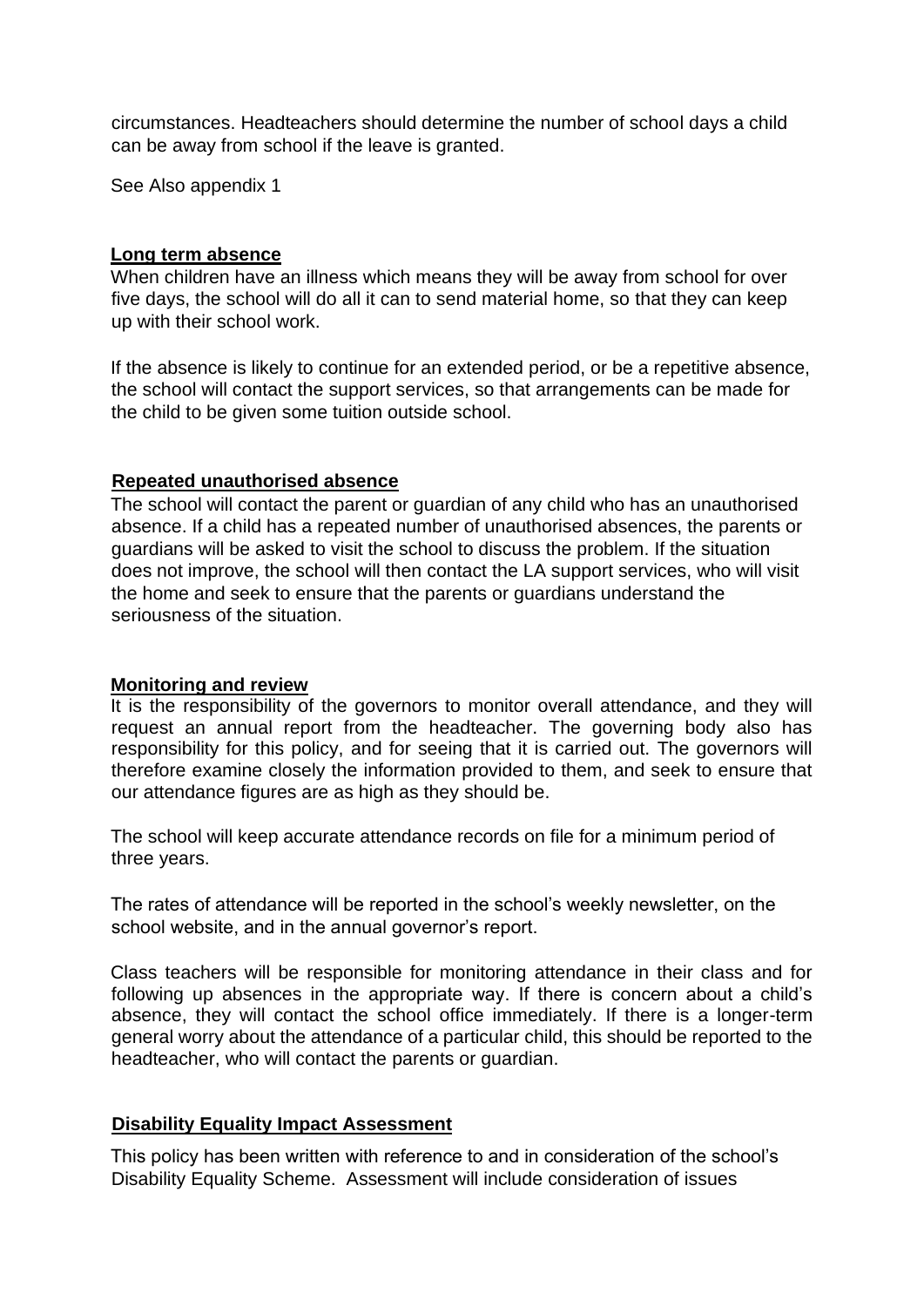identified by the involvement of disabled children, staff and parents and any information the school holds on disabled children, staff and parents.

### *Any questions or concerns regarding this policy should be made to the headteacher*

### Appendix 1 **APPLICATION FOR PUPIL LEAVE OF ABSENCE IN EXCEPTIONAL CIRCUMSTANCES DURING TERM TIME**

A form should be completed by the parent/carer and returned to the school as far in advance as possible and at least **6 weeks**  before the first date of the period of leave being requested. Parents/carers must obtain the schools permission **before making any arrangements for leave in exceptional circumstances; otherwise the absence will be recorded as unauthorised.**

**No parent/carer can demand leave of absence as of right.** The Education regulations state that applications for leave must be made in advance by a parent with whom the child lives and can only be authorised by the school in exceptional circumstances. Each application is considered individually by the school. The following are examples of the criteria for leave of absence, which may be considered as 'exceptional':

- Where inflexibility of the parents' leave, or working arrangement, is part of the organisational or company policy. This would need to be evidenced by the production or confirmation from the organisation/company
- Where leave is recommended as part of a parents' or child's rehabilitation from medical or emotional problems. Evidence must be provided.
- When a family needs to spend time together to support each other during or after a crisis

### **Please note: Headteachers would not be expected to class any term time holiday as exceptional**

This is not an exhaustive list and Headteachers must consider the individual circumstances of each case when making a